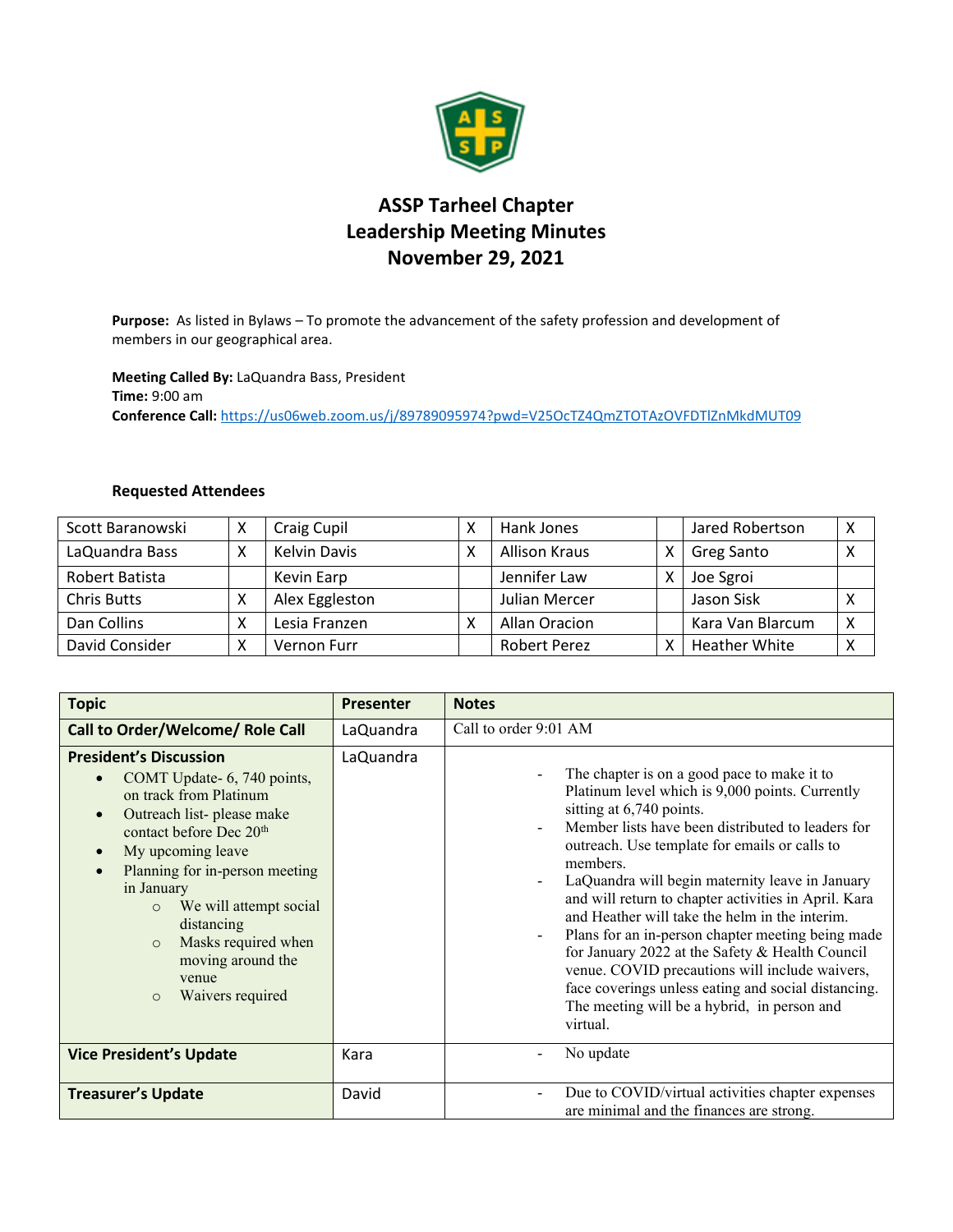

| <b>Financial Update</b>                                                                                                                                                                                            |                     |                                                                                                                                                                                                                                                                                                                                                                                                   |
|--------------------------------------------------------------------------------------------------------------------------------------------------------------------------------------------------------------------|---------------------|---------------------------------------------------------------------------------------------------------------------------------------------------------------------------------------------------------------------------------------------------------------------------------------------------------------------------------------------------------------------------------------------------|
| <b>Secretary's Update</b><br>Still need secretary volunteer<br>for remainder of year                                                                                                                               | Kelvin              | No update                                                                                                                                                                                                                                                                                                                                                                                         |
|                                                                                                                                                                                                                    |                     |                                                                                                                                                                                                                                                                                                                                                                                                   |
| <b>Program Chair</b><br>Monthly chapter meeting<br>update                                                                                                                                                          | Jared               | LaQuandra provided update<br>Jan. meeting Paul Sullivan<br>Feb. meeting at UNCC - speaker TBD<br>March meeting at Choate - WISE<br>April meeting at Sherwin Williams Sponsor<br>May meeting at Safety Conference - speaker TBD<br>June meeting – Member<br>Appreciation<br>Considering Top Golf, Queen City Social or<br>Piedmont Social House<br>Once confirmed will send to communications team |
| <b>Chapter Communications/ Public</b><br><b>Relations</b><br>Distribute meeting notices 3-4<br>$\bullet$<br>weeks prior to the meeting<br>date                                                                     | Alex, Allan         | No update                                                                                                                                                                                                                                                                                                                                                                                         |
| <b>WISE</b><br>Host at least two WISE event<br>$\bullet$<br>(webinar, social gathering, book<br>club)                                                                                                              | Jennifer &<br>Lesia | WISE will not be able to use budget for Susan G<br>Komen this year. Will plan to donate funds to<br>purchase STEM related toys and donate to Toys<br>for Tots.<br>Considering planning a WISE event where<br>members can select safety related items online<br>using Amazon Smile. Amazon provides a 5%<br>contribution.                                                                          |
| <b>BISE</b><br>Host at least one BISE event<br>$\bullet$<br>(webinar, social gathering)                                                                                                                            | Craig               | Continuing to work with Dr. Benjamin to stand up<br>the UNCC Student Chapter- ongoing<br>Working on a potential BISE social event for<br>either January or February 2022. Plans will be<br>dependent on pandemic.<br>Working on procuring a speaker for National BISE                                                                                                                             |
| <b>Emerging Professionals</b><br>Schedule one chapter meeting<br>$\bullet$<br>at UNCC with content relevant<br>to emerging professionals<br>Host at least one EP event<br>$\bullet$<br>(webinar, social gathering) | Vacant              | No update                                                                                                                                                                                                                                                                                                                                                                                         |
| <b>HSP</b>                                                                                                                                                                                                         | Robert              | No update                                                                                                                                                                                                                                                                                                                                                                                         |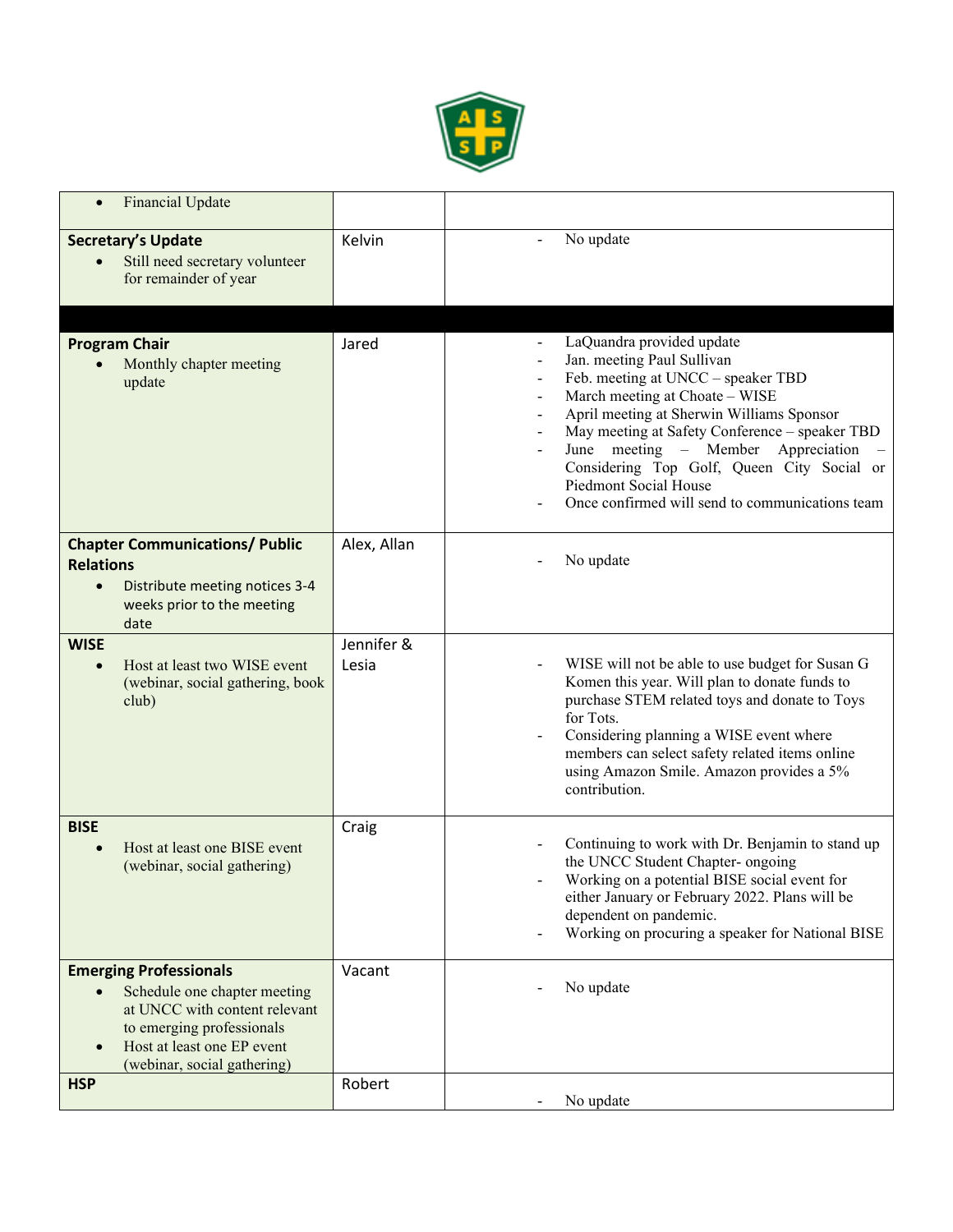

| Host at least one HSP event<br>(webinar, social gathering)                                                                                                                      |         |                                                                                                                                                                                                                                                                                                                                                                                                                                                                                                                         |
|---------------------------------------------------------------------------------------------------------------------------------------------------------------------------------|---------|-------------------------------------------------------------------------------------------------------------------------------------------------------------------------------------------------------------------------------------------------------------------------------------------------------------------------------------------------------------------------------------------------------------------------------------------------------------------------------------------------------------------------|
| <b>Social Media</b><br>Use social media to connect<br>$\bullet$<br>with members- discussion<br>topics, polls<br>Post job opportunities<br>$\bullet$<br>Post member achievements | Vernon  | No update                                                                                                                                                                                                                                                                                                                                                                                                                                                                                                               |
| <b>Foundation Liaison</b><br>Updates<br>$\bullet$                                                                                                                               | Scott   | ASSP Foundation Academic scholarship<br>applications being accepted until January 2022<br>Craig to ensure UNCC student chapter/Dr.<br>Benjamin is aware.                                                                                                                                                                                                                                                                                                                                                                |
| <b>Governmental Affairs</b><br>Updates                                                                                                                                          | Scott   | Heat Stress OSHA emphasis program - comment<br>period open<br>OSHA COVID Emergency Temporary Standard -<br>Court Stay - Not currently being enforced until<br>legal issues resolved.                                                                                                                                                                                                                                                                                                                                    |
| <b>Membership</b><br>Update on Member-Get-A-<br>$\bullet$<br>Member campaign<br>Are welcome emails being sent<br>$\bullet$<br>to new members?                                   | Allison | Positive feedback received regarding last chapter<br>meeting<br>The chapter had new members join last month<br>Tarheel chapter currently has 324 members<br>Allison will email new member contacts to leaders<br>New members receive an email from chapter<br>Considering updating a new member handout that<br>can be emailed to new members and provided at in<br>person meetings<br>Idea to provide new member orientation - Produce<br>a YouTube video - LaQuandra to delegate to<br>Social Media team as a project |
| <b>Professional Development</b><br>Continue certification study<br>$\bullet$<br>group                                                                                           | Kevin   | No update                                                                                                                                                                                                                                                                                                                                                                                                                                                                                                               |
| <b>Awards &amp; Honors</b><br>Acknowledge Long Service<br>Award                                                                                                                 | Vacant  | No update                                                                                                                                                                                                                                                                                                                                                                                                                                                                                                               |
| <b>Construction Roundtable</b><br>Summary of previous meeting<br>Upcoming meeting<br>$\epsilon$                                                                                 | Jason   | Conducted a hybrid roundtable meeting<br>Included an in person and virtual speaker<br>Will work to obtain advanced in person attendees<br>to better plan for breakfast/lunch provided.<br>January 2022 meeting will be virtual<br>March 2022 meeting TBD                                                                                                                                                                                                                                                                |